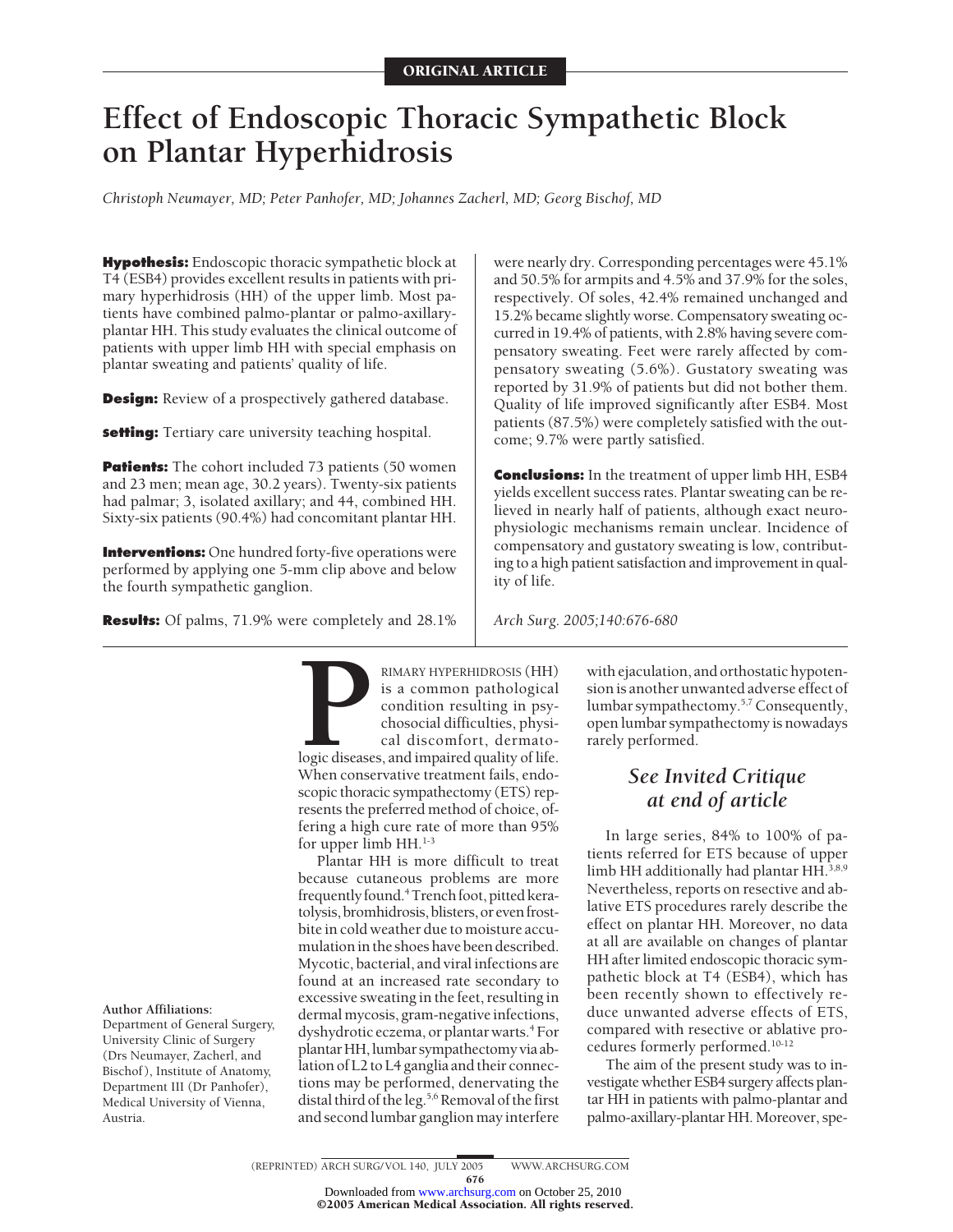cial emphasis was placed on evaluation of patients' quality of life (QOL) and satisfaction for this type of surgical therapy.

#### METHODS

From June 2001 to November 2003, 145 ESB4 procedures were performed on 73 patients (50 women at a mean±SD age of  $30.6 \pm 10.9$  years and 23 men at a mean $\pm$ SD age of 30.3 $\pm$ 6.1 years); 35.6% of the patients had palmar HH, 4.1% had isolated axillary HH, and 60.3% had combined palmar and axillary HH. Most of the patients also had plantar HH (90.4%). Detailed information on the patients treated by ESB4 are given in **Table 1**.

All patients had extensive conservative therapy before being referred for surgery. The procedure of ESB4 has been previously reported in detail.<sup>11,12</sup> In short, after general anesthesia was administered and single-lumen intubation and lateral decubitus positioning of the patient was completed, a pneumothorax was achieved with a Verres needle (Surgineedle, 150 mm; United States Surgical, a division of Tyco Healthcare Group LP, Norwalk, Conn). Two 5-mm trocars were inserted in the third and fifth intercostal space. After isolation of the sympathetic nerve, a 5-mm reusable clip applier (Challenger Ti; B. Braun Austria GmbH-Aesculap) was used to block the sympathetic trunk above and below the fourth sympathetic ganglion. After aspiration of the pneumothorax, the skin incision was closed and no chest drain was used. In most cases (98.6%), bilateral ESB4 was performed in 1 operation. After surgery, chest radiographs were taken to rule out hemothorax or pneumothorax. Usually patients were discharged from the hospital on the first postoperative day.

All patient medical records were reviewed for assessment of postoperative success and complications. Symptoms were assessed preoperatively and postoperatively by a standardized questionnaire, physical examination, and personal interviews. Outcome, satisfaction, and adverse effects of treatment were evaluated. Sweating pattern before and after surgery ("hyperhidrosis index") was assessed byavisualanalog scale (VAS)graded between 0 (no symptoms) and 10 (worst possible symptom). The patient's QOL was evaluated by a series of questions adopted from Keller et al<sup>13</sup> reflecting the common physical symptoms and social stigmata associated with primary palmo-plantar HH in daily life. Ten questions addressed the extent of sweating in cases of shaking hands, writing an examination, initiating intimate contact, driving a car, or wearing gloves, for example. Likewise, 5 questions reflected QOL concerning plantar HH. A summarized HH index was added, summing up scores for hands and feet, respectively.

Complete follow-up information was obtained from 72 patients (98.6%). The mean±SD observation period was 19.5±4.7 months (Table 1).

Statistical evaluation was composed of paired *t*tests and paired Wilcoxon signed rank tests for comparisons of preoperative and postoperative HH indexes. The Spearman correlation coefficient (*r*) was used to assess the relationship between parameters of interest (eg, correlation between extent of preoperative plantar HH and extent of compensatory sweating [CS] postoperatively).<sup>14</sup> Results are given as means and standard deviations. Percentages of complication and success rates are related to the number of procedures. A *P* value less than .05 was considered to indicate statistical significance. All analyses were performed using SAS statistical software version 8.2 (SAS Institute Inc, Cary, NC).

#### **RESULTS**

#### **PERIOPERATIVE RESULTS**

No patient died perioperatively and no conversion to open thoracotomy was necessary. Three patients (2.1%) had

| <b>Characteristic</b>         | No. $(\%)$ of Patients* |
|-------------------------------|-------------------------|
| No. of procedures             | 145                     |
| No. of patients               | 73                      |
| Female                        | 50                      |
| Age, y, mean $\pm$ SD         | $30.2 \pm 9.4$          |
| <b>Bilateral operation</b>    | 72 (98.6)               |
| Palmar hyperhidrosis          | 26(35.6)                |
| Axillary hyperhidrosis        | 3(4.1)                  |
| <b>Combined hyperhidrosis</b> | 44 (60.3)               |
| Plantar hyperhidrosis         | 66 (90.4)               |
| No. of patients reevaluated   | 72 (98.6)               |
| Follow-up, mo, mean $\pm$ SD  | $19.5 \pm 4.7$          |

\*Unless otherwise indicated.

unilateral pneumothorax of more than 3 cm postoperatively, requiring chest-tube drainage. One patient required thoracoscopic revision because of intercostal artery bleeding after chest-tube drainage of a pneumothorax. Neither a complete nor a partial Horner syndrome was detected. Two patients (1.4%) with postoperative neuralgia were treated with nonsteroidal analgesics, and the complaints lasted for about 2 weeks at maximum. One wound infection (0.7%) was locally treated and required no systemic antibiotic therapy.

#### **OVERALL OUTCOME**

Treatment success at follow-up is given in **Table 2**. The best results were obtained for palmar manifestation of HH, with 71.9% of limbs being completely dry at follow-up. All other palms were nearly dry (28.1%). These patients reported that a certain minimal moistness was maintained, which was regarded as comfortable. No patients with fissured palms were observed. Evaluation of axillary HH revealed that 50.5% of armpits showed marked improvement, and only 2 patients (4.4% of armpits) remained unchanged.

Plantar HH was present in 66 (90.4%) of 73 patients. Changes in plantar sweating before operation and at follow-up are shown in **Figure 1**; 4.5% of soles became completely dry and another 37.9% improved, 42.4% remained unchanged, and 15.2% of soles were considered worse postoperatively. Of these 10 patients, 6 patients graded plantar sweating worse by only 1 VAS point, 2 patients by 2 points, and 1 by 3 points. One female patient deteriorated from 5 to the maximum of 10 points on the VAS concerning plantar sweating.

One male patient with combined HH, who was completely satisfied with the postoperative outcome, developed a relapse about 9 months after the operation. Primarily, the palms were affected. This patient was reoperated on and T3 was blocked additionally. To date, his palms are still completely dry, and the patient is satisfied.

#### **ADVERSE EFFECTS**

The most common adverse effect after ETS was CS affecting abdominal, lumbar, or groin regions. Compensatory sweating was found in 14 of the 72 patients rein-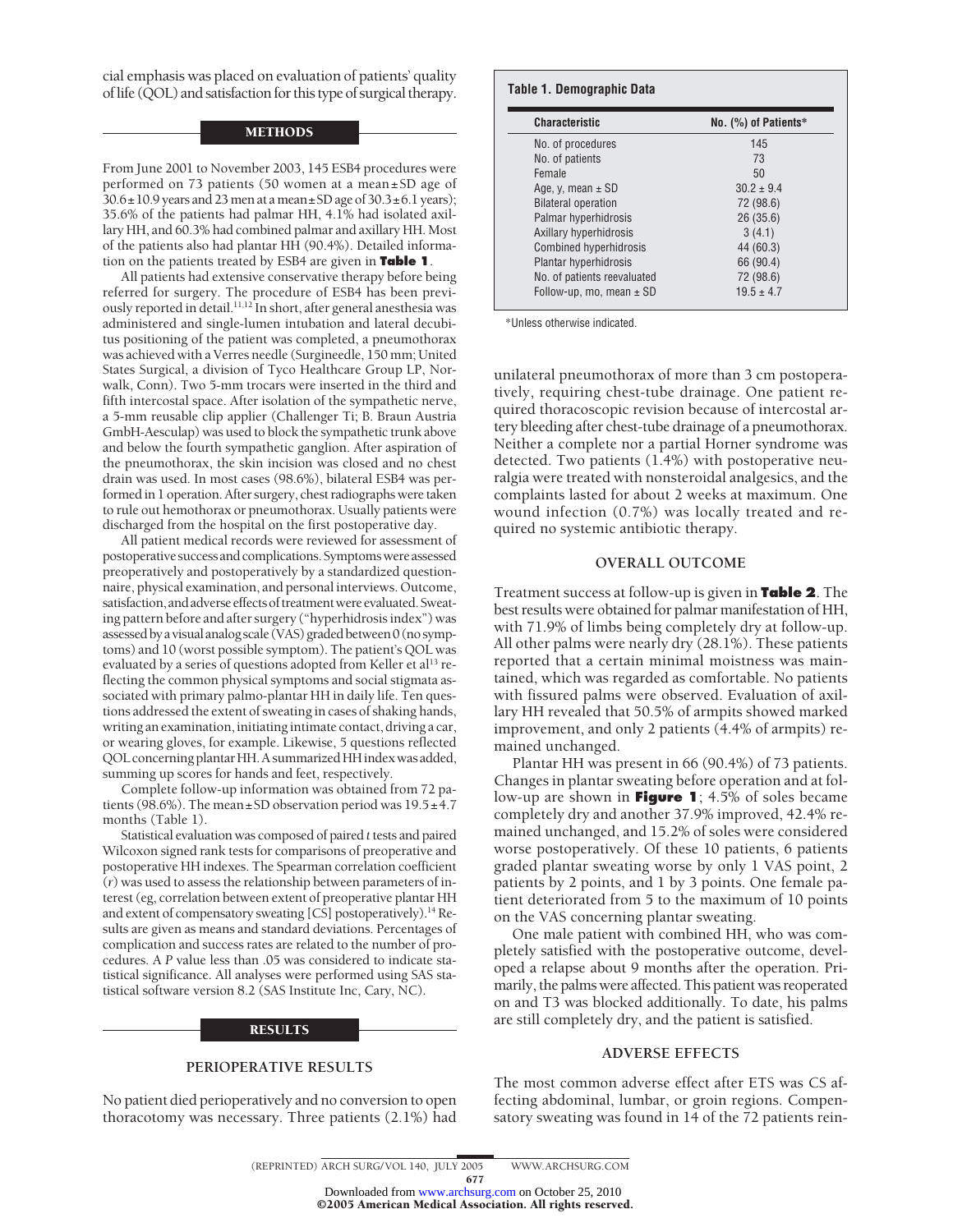|                                   | <b>Completely Dry</b>       | Improved                | <b>Unchanged</b>   | <b>Worse</b> |
|-----------------------------------|-----------------------------|-------------------------|--------------------|--------------|
| Treatment success                 |                             |                         |                    |              |
| Palmar manifestation (139 limbs)  | 100(71.9)                   | 39(28.1)                | $\mathbf{0}$       |              |
| Axillary manifestation (91 limbs) | 41(45.1)                    | 46(50.5)                | 4(4.4)             | 0            |
| Plantar manifestation (132 limbs) | 6(4.5)                      | 50 (37.9)               | 56 (42.4)          | 20(15.2)     |
|                                   | <b>Completely Satisfied</b> | <b>Partly Satisfied</b> | <b>Unsatisfied</b> |              |

\*For treatment success, data are presented as number (percentage) of treated limbs; for patient satisfaction, data are presented as number (percentage) of patients.



**Figure 1.** Changes in plantar sweating (before operation vs follow-up) in patients with primary hyperhidrosis treated by endoscopic thoracic sympathetic block at T4. Improvement in plantar sweating was noted when patients reported a decrease on the visual analog scale (VAS), ranging from 0 (no symptoms) to 10 (worst possible symptom).

vestigated, with a mean±SD VAS score of 5.86±2.50. This represents 19.4% of patients operated on (corresponding to 9.8% of the procedures performed). However, most of these patients did not feel impaired (3 patients [21.4%]) or felt hardly impaired (5 patients [35.7%]). However, 4 patients felt impaired (28.6%) and 2 patients (14.3%) reported their CS as unbearable. This means that 5.6% of all patients reinvestigated felt impaired by CS, and only 2.8% regretted having undergone the operation because of severe CS. One of these 2 patients insisted on having the clips removed, although he graded CS with only 5 VAS points. Unfortunately, his CS did only minimally improve afterward, and he was unsatisfied with the final outcome. The other patient graded her CS with 10 VAS points but refused to undergo a reversal operation.

Four patients reported CS in the feet (5.6%), whereas in the majority of patients the abdominal and lumbar regions were affected. Interestingly, none of the 7 patients who did not have plantar HH before operation developed CS. However, no correlation between the extent of preoperative plantar HH and extent of postoperative CS could be detected.

Gustatory sweating (GS) was reported by 23 patients (31.9%), corresponding to 16.1% of the procedures performed. The mean $\pm$ SD VAS score for GS was  $3.13\pm1.75$ ,



**Figure 2.** Hyperhidrosis (HH) index before endoscopic thoracic sympathetic block at T4 and at follow-up, reflecting patients' quality of life depending on the extent of sweating in the affected body regions. Assessment was done using the visual analog scale, ranging from 0 (no symptoms) to 10 (worst possible symptom). Data are given as mean ±SD. Asterisk indicates *P*.01 for palmar preoperative vs postoperative; dagger,  $P$ <.05 for axillary preoperative vs postoperative; double dagger,  $P$ < 05 for plantar preoperative vs postoperative.

but it did not represent a serious problem to any of these patients.No occurrence ofvasomotor rhinitiswas observed.

#### **QOL AND PATIENT SATISFACTION**

**Figure 2** shows the results from the HH index reflecting patient QOL depending on the extent of sweating in the affected body regions. Patients reported a remarkable improvement in the palms from a mean±SD VAS score of  $8.78 \pm 1.20$  preoperatively vs  $0.94 \pm 0.57$  postoperatively  $(P<.01)$ . For the axillae, the mean $\pm$ SD VAS scores fell from  $6.19 \pm 2.47$  preoperatively to  $1.28 \pm 0.57$ postoperatively  $(P<.05)$ . Reduction in feet was smaller, although still statistically significant (mean±SD VAS score,  $6.68 \pm 1.97$  preoperatively vs  $5.37 \pm 1.67$  postoperatively [*P*<.05]). The summarized HH index decreased from 72.87 preoperatively to 5.17 postoperatively  $(P<.001)$ for the hands. Likewise, the summarized score concerning feet fell from  $31.65$  to  $23.40$  ( $P < 01$ ).

At follow-up, 87.5% of patients were fully satisfied with the result, whereas 7 patients (9.7%) stated only partial satisfaction (Table 2). Two patients (2.8%) regretted hav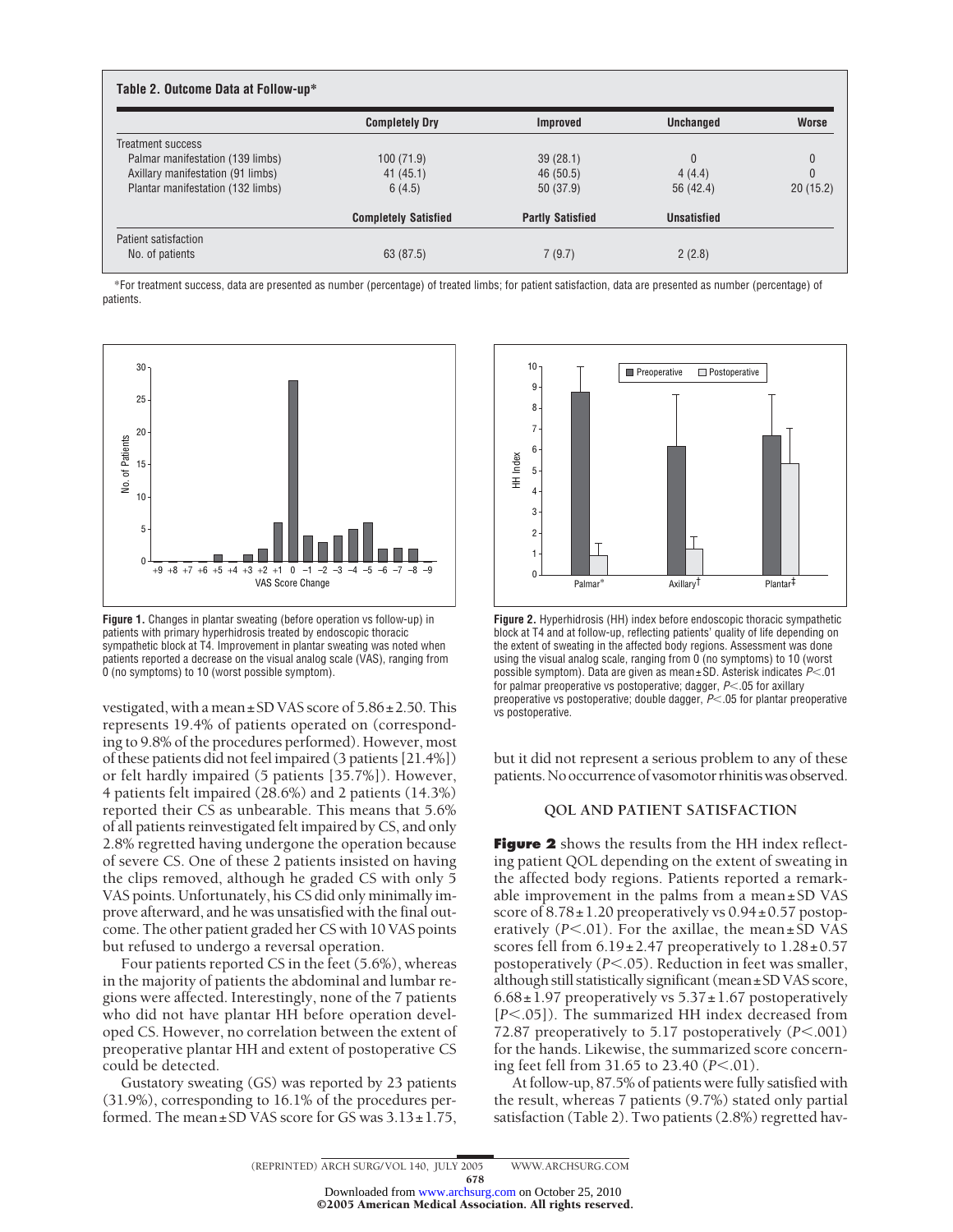ing undergone the operation, mainly because of severe CS; both have been described in detail earlier.

### **COMMENT**

Although widely underestimated, plantar HH may be a severe clinical problem, because most of the patients referred for surgery for upper limb HH also had plantar HH.<sup>3,8,9</sup> However, data on the effect of ETS on plantar HH are rarely found in the literature.<sup>15-20</sup> Moreover, no data have been available so far concerning changes of plantar HH after the limited procedure of blocking T4 solely (ESB4). In our series, ESB4 was a safe procedure with low complication rates similar to other high-volume centers.<sup>21</sup>

Excellent results have been obtained for patients with palmar HH after a mean follow-up of 19.5 months, confirming our initial results.<sup>11,12</sup> Success rates were lower for axillary HH, which has also been reported by other authors.22 One possible explanation is that apocrine sweat glands, which are also present in the armpits and are not activated by the sympathetic nervous system, will not respond to sympathetic surgery.

In our series, 4.5% of soles were completely dry after ESB4. This is in clear contrast to results of Hsu et al, $^{23}$ who reported that 64% of patients with plantar HH were cured after T2 sympathectomy. To date, results like these cannot be explained by our current neuroanatomical or neurophysiologic knowledge.24,25 However, our results are in accordance with other authors, presenting a cure rate of 6% after T2 to T7 sympathectomy and 6.7% after T2 transsection.<sup>9,19</sup> In addition, more than one third of our patients reported an improvement in plantar sweating. Similar results have been obtained after bilateral T2 and T3 sympathectomy.<sup>16</sup> Nevertheless, the majority of patients remained unchanged or nearly unchanged. These data will be important in the future when providing comprehensive information to patients before ESB4.

Compensatory sweating is still the major unwanted adverse effect after ETS. Since it is difficult to evaluate the degree of CS, published data about its incidence are controversial, ranging from 28.9% to 98%.1,26 In our series, all patients reporting an aggravation of sweating without special labor or psychologic stress were judged as compensatory sweaters.Afterameanfollow-up of 19.5months, 19.4% of our patients reported CS. This is remarkably low compared with 55.6% after T2 to T4 sympathicotomy<sup>11,12</sup> and even lower compared with single transsection of the sympathetic nerve between the third and fourth ganglion.<sup>27</sup> Other authors reported CS ranging between 44% and 86% after ESB at different levels ranging between T1 and T4.<sup>28</sup> In another study, clipping of the upper part of the T4 ganglion resulted in 87.5% of patients exhibiting CS.<sup>29</sup> According to Reisfeld et al, $3$  these numbers are of minor interest because the percentage of patients with severe CS is of major importance. In our series, 2 patients (2.8%) had severe CS. Choi et al<sup>29</sup> reported comparable data with 3.2% of patients exhibiting severe CS after limited T4 blocking. Altogether, the percentage of patients with severe CS after ESB4 is about 50% lower than after T2 to T4 sympathicotomy.<sup>2</sup> We found CS in the feet in 6.1% of our patients. Similar results have been published by Chen at al<sup>17</sup> after a short follow-up of

2 weeks after bilateral T2 and T3 sympathectomy. In a longterm follow-up study, our clinic reported that the feet were primarily affected after T2 to T4 sympathicotomy, with 32% of patients exhibiting CS in the feet.<sup>30</sup> In our present series, mainly the chest, abdominal, and lumbar regions were affected, which corresponds to most of the data available to date.<sup>21</sup> The reason for this variation in the distribution of CS remains unclear. Moreover, one has to emphasize the subjective character of this adverse effect.

Gustatory sweating was found in 31.9% of our patients, but none of them found it embarrassing or disabling. Although we tried to work out the reason for that increase in comparison with 2.1% of patients reporting GS at our initial follow-up after 7.5 months, no logical explanation can be given. Our efforts to evaluate the point when GS started also failed because most of the patients were unable to give detailed information. In comparison, after T2 to T4 sympathicotomy, about 50% of patients reported GS.<sup>2,12,30</sup>

Sweating of the palms, axillae, and soles has been described as emotional sweating because its control is integrated with emotional, cognitive, and neuroendocrine functions and effects at multiple levels with the central nervous system.<sup>25</sup> Therefore, evaluation of procedures in sympathetic surgery should also account for these factors by adding QOL measures. Impressive results have been obtained for palmar and axillary manifestation of primary HH. For feet, improvement in QOL was also significant, although the difference between preoperative and postoperative scores was remarkably smaller. This finding might be explained by the fact that plantar HH is not the primary indication for ETS surgery.31 Most of our patients (87.5%) stated full satisfaction. The low rate of unwanted adverse effects and the low incidence of recurrences might have contributed to these good results, although long-term results of ESB surgery are still needed for definitive comparisons with other methods.

In conclusion, limited sympathetic surgery by clipping T4 yields excellent success rates in the treatment of upper limb HH after a mean follow-up of 19.5 months. Nearly all patients undergoing ETS surgery also have plantar HH. These patients have equal chances for plantar sweating to improve or remain unchanged; only a minority will have it worsen. In general, CS and GS are low in comparison with other ETS procedures, contributing to a high patient satisfaction and QOL after ESB4.

**Accepted for Publication:** November 1, 2004.

**Correspondence:** Christoph Neumayer, MD, Department of General Surgery, E21 A, University Clinic of Surgery, Medical University of Vienna, Waehringer Guertel 18-20, 1090 Vienna, Austria (christoph.neumayer @meduniwien.ac.at).

**Previous Presentation:** This study was presented in part at the First Joint Meeting of the European Federation of Autonomic Societies and the American Autonomic Society; October 21, 2004; Amsterdam, the Netherlands. **Acknowledgment:**We are indebted to Stephan Lehr, PhD, Department of Medical Computer Sciences, Section of Clinical Biometrics, Medical University of Vienna, for assistance in performing the statistical evaluation.